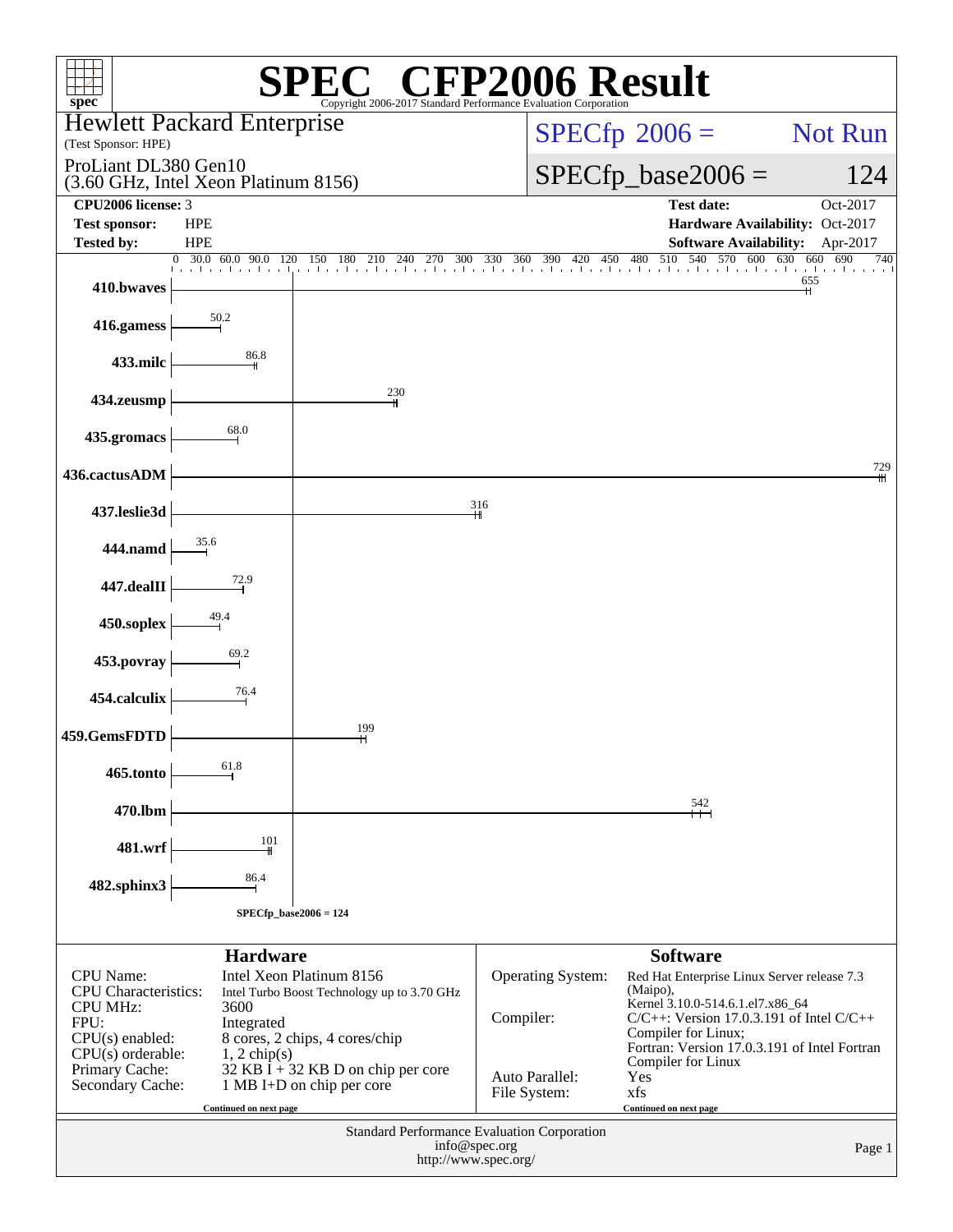

### Hewlett Packard Enterprise

### (Test Sponsor: HPE)

### ProLiant DL380 Gen10

(3.60 GHz, Intel Xeon Platinum 8156)

# $SPECfp2006 =$  Not Run

### $SPECfp\_base2006 = 124$

| <b>CPU2006 license: 3</b>                                                  |                                                                                                                    |                                                                                    | <b>Test date:</b><br>Oct-2017                                |
|----------------------------------------------------------------------------|--------------------------------------------------------------------------------------------------------------------|------------------------------------------------------------------------------------|--------------------------------------------------------------|
| <b>Test sponsor:</b>                                                       | <b>HPE</b>                                                                                                         |                                                                                    | Hardware Availability: Oct-2017                              |
| <b>Tested by:</b>                                                          | <b>HPE</b>                                                                                                         |                                                                                    | <b>Software Availability:</b><br>Apr-2017                    |
| L3 Cache:<br>Other Cache:<br>Memory:<br>Disk Subsystem:<br>Other Hardware: | 16.5 MB I+D on chip per chip<br>None<br>192 GB (24 x 8 GB 2Rx8 PC4-2666V-R)<br>1 x 960 GB SATA SSD, RAID 0<br>None | <b>System State:</b><br><b>Base Pointers:</b><br>Peak Pointers:<br>Other Software: | Run level 3 (multi-user)<br>64-bit<br>Not Applicable<br>None |

| <b>Results Table</b> |                |       |                |       |                |       |                |              |                                                                                                          |              |                |              |
|----------------------|----------------|-------|----------------|-------|----------------|-------|----------------|--------------|----------------------------------------------------------------------------------------------------------|--------------|----------------|--------------|
|                      | <b>Base</b>    |       |                |       | <b>Peak</b>    |       |                |              |                                                                                                          |              |                |              |
| <b>Benchmark</b>     | <b>Seconds</b> | Ratio | <b>Seconds</b> | Ratio | <b>Seconds</b> | Ratio | <b>Seconds</b> | <b>Ratio</b> | <b>Seconds</b>                                                                                           | <b>Ratio</b> | <b>Seconds</b> | <b>Ratio</b> |
| $410$ .bwayes        | 20.7           | 656   | 20.7           | 655   | 20.9           | 651   |                |              |                                                                                                          |              |                |              |
| 416.gamess           | 390            | 50.2  | 391            | 50.1  | 390            | 50.2  |                |              |                                                                                                          |              |                |              |
| $433$ .milc          | 106            | 86.8  | 106            | 87.0  | 108            | 84.8  |                |              |                                                                                                          |              |                |              |
| $434$ .zeusmp        | 39.5           | 230   | 39.9           | 228   | 39.4           | 231   |                |              |                                                                                                          |              |                |              |
| 435.gromacs          | 105            | 68.0  | 105            | 68.0  | 105            | 67.9  |                |              |                                                                                                          |              |                |              |
| 436.cactusADM        | 16.3           | 732   | 16.4           | 729   | 16.5           | 726   |                |              |                                                                                                          |              |                |              |
| 437.leslie3d         | 29.6           | 317   | 30.2           | 312   | 29.8           | 316   |                |              |                                                                                                          |              |                |              |
| 444.namd             | 225            | 35.6  | 225            | 35.6  | 225            | 35.6  |                |              |                                                                                                          |              |                |              |
| $447$ .dealII        | 156            | 73.4  | 157            | 72.9  | 157            | 72.9  |                |              |                                                                                                          |              |                |              |
| $450$ .soplex        | 171            | 48.9  | 169            | 49.4  | 168            | 49.6  |                |              |                                                                                                          |              |                |              |
| 453.povray           | 77.0           | 69.1  | 76.8           | 69.2  | 76.8           | 69.3  |                |              |                                                                                                          |              |                |              |
| 454.calculix         | 108            | 76.2  | 108            | 76.4  | 108            | 76.4  |                |              |                                                                                                          |              |                |              |
| 459.GemsFDTD         | 53.3           | 199   | 54.7           | 194   | 53.3           | 199   |                |              |                                                                                                          |              |                |              |
| $465$ .tonto         | 159            | 61.8  | 157            | 62.6  | 159            | 61.8  |                |              |                                                                                                          |              |                |              |
| 470.1bm              | 25.7           | 534   | 24.8           | 554   | 25.3           | 542   |                |              |                                                                                                          |              |                |              |
| $ 481$ .wrf          | 113            | 98.9  | 111            | 101   | 109            | 102   |                |              |                                                                                                          |              |                |              |
| 482.sphinx3          | 225            | 86.6  | 227            | 86.0  | 226            | 86.4  |                |              |                                                                                                          |              |                |              |
|                      |                |       |                |       |                |       |                |              | Results appear in the order in which they were run. Bold underlined text indicates a median measurement. |              |                |              |

### **[Operating System Notes](http://www.spec.org/auto/cpu2006/Docs/result-fields.html#OperatingSystemNotes)**

 Stack size set to unlimited using "ulimit -s unlimited" Transparent Huge Pages enabled by default Filesystem page cache cleared with: shell invocation of 'sync; echo 3 > /proc/sys/vm/drop\_caches' prior to run irqbalance disabled with "systemctl stop irqbalance" tuned profile set wtih "tuned-adm profile throughput-performance"

### **[Platform Notes](http://www.spec.org/auto/cpu2006/Docs/result-fields.html#PlatformNotes)**

 BIOS Configuration: Intel Hyperthreading set to Disabled Thermal Configuration set to Maximum Cooling Memory Patrol Scrubbing set to Disabled LLC Prefetcher set to Enabled

Continued on next page

Standard Performance Evaluation Corporation [info@spec.org](mailto:info@spec.org) <http://www.spec.org/>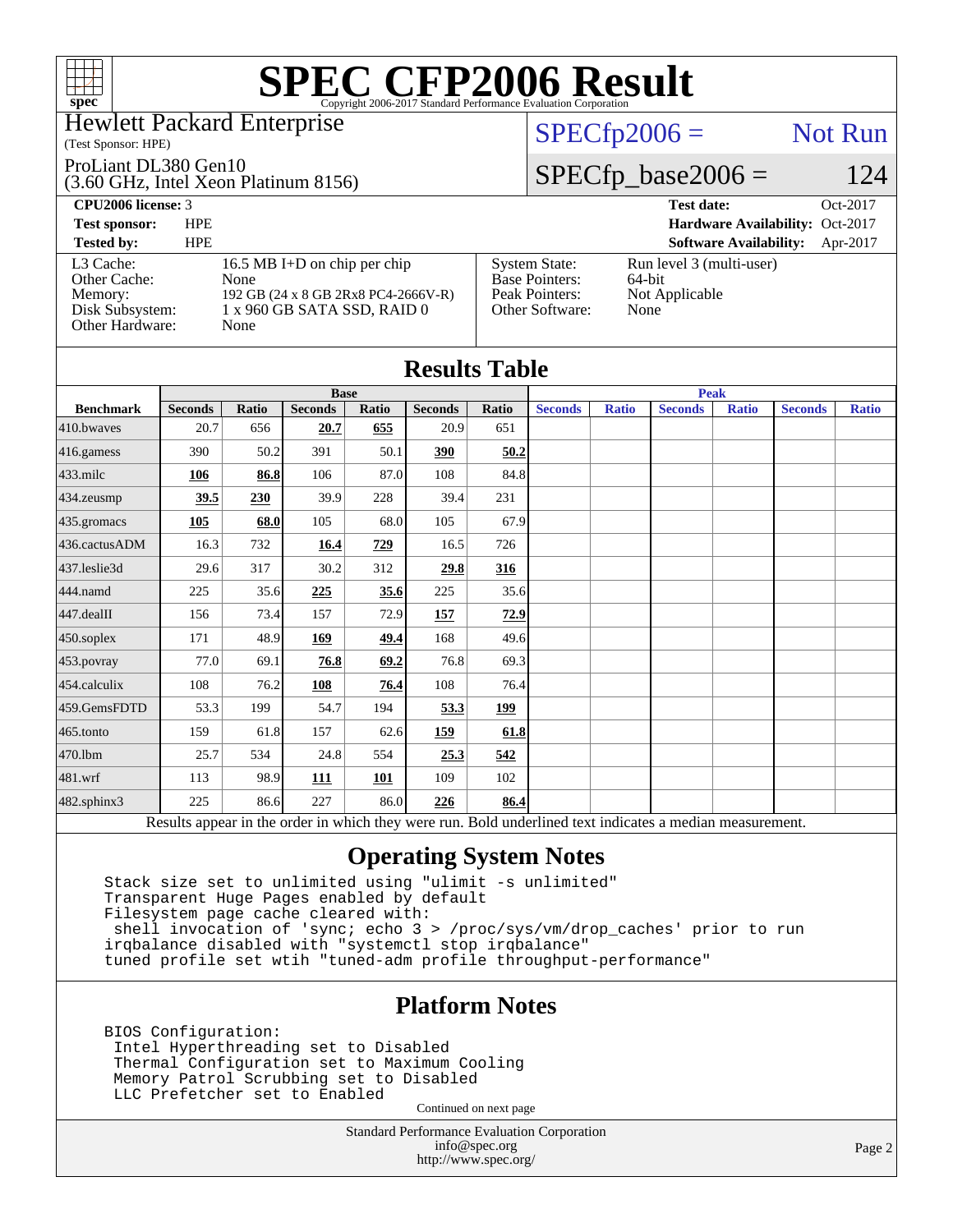

(Test Sponsor: HPE) Hewlett Packard Enterprise

 $SPECfp2006 =$  Not Run

ProLiant DL380 Gen10

(3.60 GHz, Intel Xeon Platinum 8156)

 $SPECfp\_base2006 = 124$ 

**[CPU2006 license:](http://www.spec.org/auto/cpu2006/Docs/result-fields.html#CPU2006license)** 3 **[Test date:](http://www.spec.org/auto/cpu2006/Docs/result-fields.html#Testdate)** Oct-2017 **[Test sponsor:](http://www.spec.org/auto/cpu2006/Docs/result-fields.html#Testsponsor)** HPE **[Hardware Availability:](http://www.spec.org/auto/cpu2006/Docs/result-fields.html#HardwareAvailability)** Oct-2017 **[Tested by:](http://www.spec.org/auto/cpu2006/Docs/result-fields.html#Testedby)** HPE **[Software Availability:](http://www.spec.org/auto/cpu2006/Docs/result-fields.html#SoftwareAvailability)** Apr-2017

### **[Platform Notes \(Continued\)](http://www.spec.org/auto/cpu2006/Docs/result-fields.html#PlatformNotes)**

| Standard Performance Evaluation Corporation<br>info@spec.org                                                                                                                                                                                                                                                                                                                                                                                                                                                                             | Page 3 |
|------------------------------------------------------------------------------------------------------------------------------------------------------------------------------------------------------------------------------------------------------------------------------------------------------------------------------------------------------------------------------------------------------------------------------------------------------------------------------------------------------------------------------------------|--------|
| Continued on next page                                                                                                                                                                                                                                                                                                                                                                                                                                                                                                                   |        |
| uname $-a$ :<br>Linux s1-DL380-RHEL73U 3.10.0-514.6.1.el7.x86_64 #1 SMP Sat Dec 10 11:15:38<br>EST 2016 x86_64 x86_64 x86_64 GNU/Linux<br>run-level 3 Oct 9 10:57                                                                                                                                                                                                                                                                                                                                                                        |        |
| From /etc/*release* /etc/*version*<br>os-release:<br>NAME="Red Hat Enterprise Linux Server"<br>VERSION="7.3 (Maipo)"<br>ID="rhel"<br>ID LIKE="fedora"<br>VERSION ID="7.3"<br>PRETTY_NAME="Red Hat Enterprise Linux Server 7.3 (Maipo)"<br>ANSI COLOR="0;31"<br>CPE_NAME="cpe:/o:redhat:enterprise_linux:7.3:GA:server"<br>redhat-release: Red Hat Enterprise Linux Server release 7.3 (Maipo)<br>system-release: Red Hat Enterprise Linux Server release 7.3 (Maipo)<br>system-release-cpe: cpe:/o:redhat:enterprise_linux:7.3:ga:server |        |
| From /proc/meminfo<br>MemTotal: 197575884 kB<br>HugePages_Total: 0<br>Hugepagesize: 2048 kB                                                                                                                                                                                                                                                                                                                                                                                                                                              |        |
| From /proc/cpuinfo<br>model name: $Intel(R)$ Xeon $(R)$ Platinum 8156 CPU @ 3.60GHz<br>2 "physical id"s (chips)<br>8 "processors"<br>cores, siblings (Caution: counting these is hw and system dependent. The<br>following excerpts from /proc/cpuinfo might not be reliable. Use with<br>caution.)<br>cpu cores : 4<br>siblings : 4<br>physical 0: cores 1 5 9 13<br>physical 1: cores 1 2 5 11<br>cache size : 16896 KB                                                                                                                |        |
| This section contains SUT (System Under Test) info as seen by<br>some common utilities. To remove or add to this section, see:<br>http://www.spec.org/cpu2006/Docs/config.html#sysinfo                                                                                                                                                                                                                                                                                                                                                   |        |
| Sysinfo program /cpu2006/config/sysinfo.rev6993<br>Revision 6993 of 2015-11-06 (b5e8d4b4eb51ed28d7f98696cbe290c1)<br>running on s1-DL380-RHEL73U Mon Oct 9 13:12:34 2017                                                                                                                                                                                                                                                                                                                                                                 |        |
| LLC Dead Line Allocation set to Disabled<br>Workload Pofile set to General Peak Frequency Compute<br>Energy/Performance Bias set to Maximum Performance<br>Uncore Frequency Scaling set to Auto<br>Workload Pofile set to Custom<br>NUMA Group Size Optimization set to Flat                                                                                                                                                                                                                                                             |        |

<http://www.spec.org/>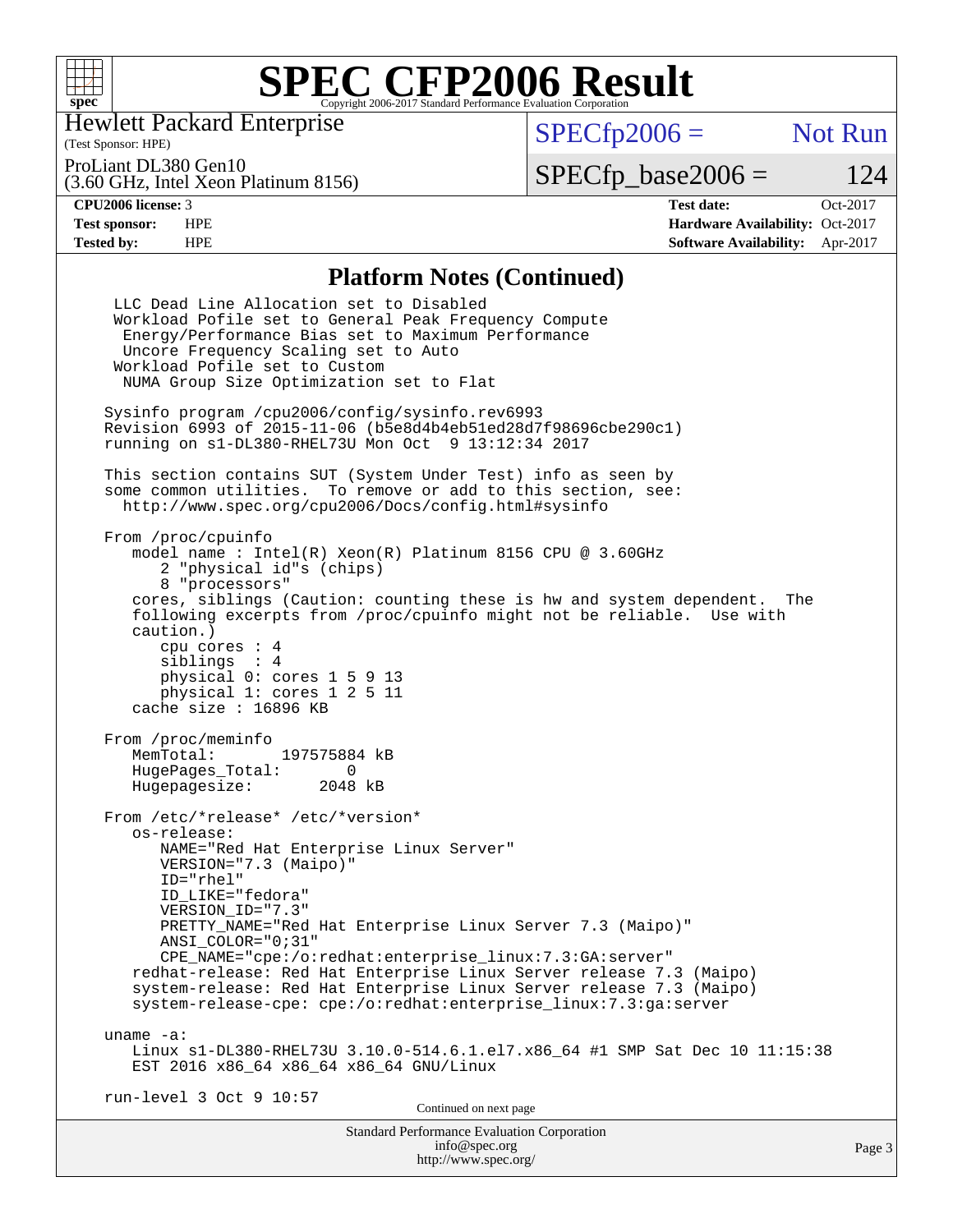

Hewlett Packard Enterprise

 $SPECTp2006 =$  Not Run

ProLiant DL380 Gen10

(3.60 GHz, Intel Xeon Platinum 8156)

(Test Sponsor: HPE)

**[Tested by:](http://www.spec.org/auto/cpu2006/Docs/result-fields.html#Testedby)** HPE **[Software Availability:](http://www.spec.org/auto/cpu2006/Docs/result-fields.html#SoftwareAvailability)** Apr-2017

 $SPECfp\_base2006 = 124$ **[CPU2006 license:](http://www.spec.org/auto/cpu2006/Docs/result-fields.html#CPU2006license)** 3 **[Test date:](http://www.spec.org/auto/cpu2006/Docs/result-fields.html#Testdate)** Oct-2017 **[Test sponsor:](http://www.spec.org/auto/cpu2006/Docs/result-fields.html#Testsponsor)** HPE **[Hardware Availability:](http://www.spec.org/auto/cpu2006/Docs/result-fields.html#HardwareAvailability)** Oct-2017

### **[Platform Notes \(Continued\)](http://www.spec.org/auto/cpu2006/Docs/result-fields.html#PlatformNotes)**

 SPEC is set to: /cpu2006 Filesystem Type Size Used Avail Use% Mounted on<br>/dev/sdb4 xfs 889G 28G 862G 4% / /dev/sdb4 xfs 889G 28G 862G 4% / Additional information from dmidecode:

 Warning: Use caution when you interpret this section. The 'dmidecode' program reads system data which is "intended to allow hardware to be accurately determined", but the intent may not be met, as there are frequent changes to hardware, firmware, and the "DMTF SMBIOS" standard.

 BIOS HPE U30 09/29/2017 Memory: 24x UNKNOWN NOT AVAILABLE 8 GB 2 rank 2666 MHz

(End of data from sysinfo program)

### **[General Notes](http://www.spec.org/auto/cpu2006/Docs/result-fields.html#GeneralNotes)**

Environment variables set by runspec before the start of the run: KMP\_AFFINITY = "granularity=core,compact" LD\_LIBRARY\_PATH = "/cpu2006/lib/ia32:/cpu2006/lib/intel64:/cpu2006/sh10.2" OMP\_NUM\_THREADS = "8"

 Binaries compiled on a system with 1x Intel Core i7-4790 CPU + 32GB RAM memory using Redhat Enterprise Linux 7.2

## **[Base Compiler Invocation](http://www.spec.org/auto/cpu2006/Docs/result-fields.html#BaseCompilerInvocation)**

[C benchmarks](http://www.spec.org/auto/cpu2006/Docs/result-fields.html#Cbenchmarks): [icc -m64](http://www.spec.org/cpu2006/results/res2017q4/cpu2006-20171017-50303.flags.html#user_CCbase_intel_icc_64bit_bda6cc9af1fdbb0edc3795bac97ada53)

[C++ benchmarks:](http://www.spec.org/auto/cpu2006/Docs/result-fields.html#CXXbenchmarks) [icpc -m64](http://www.spec.org/cpu2006/results/res2017q4/cpu2006-20171017-50303.flags.html#user_CXXbase_intel_icpc_64bit_fc66a5337ce925472a5c54ad6a0de310)

[Fortran benchmarks](http://www.spec.org/auto/cpu2006/Docs/result-fields.html#Fortranbenchmarks): [ifort -m64](http://www.spec.org/cpu2006/results/res2017q4/cpu2006-20171017-50303.flags.html#user_FCbase_intel_ifort_64bit_ee9d0fb25645d0210d97eb0527dcc06e)

[Benchmarks using both Fortran and C](http://www.spec.org/auto/cpu2006/Docs/result-fields.html#BenchmarksusingbothFortranandC): [icc -m64](http://www.spec.org/cpu2006/results/res2017q4/cpu2006-20171017-50303.flags.html#user_CC_FCbase_intel_icc_64bit_bda6cc9af1fdbb0edc3795bac97ada53) [ifort -m64](http://www.spec.org/cpu2006/results/res2017q4/cpu2006-20171017-50303.flags.html#user_CC_FCbase_intel_ifort_64bit_ee9d0fb25645d0210d97eb0527dcc06e)

## **[Base Portability Flags](http://www.spec.org/auto/cpu2006/Docs/result-fields.html#BasePortabilityFlags)**

 410.bwaves: [-DSPEC\\_CPU\\_LP64](http://www.spec.org/cpu2006/results/res2017q4/cpu2006-20171017-50303.flags.html#suite_basePORTABILITY410_bwaves_DSPEC_CPU_LP64) 416.gamess: [-DSPEC\\_CPU\\_LP64](http://www.spec.org/cpu2006/results/res2017q4/cpu2006-20171017-50303.flags.html#suite_basePORTABILITY416_gamess_DSPEC_CPU_LP64) 433.milc: [-DSPEC\\_CPU\\_LP64](http://www.spec.org/cpu2006/results/res2017q4/cpu2006-20171017-50303.flags.html#suite_basePORTABILITY433_milc_DSPEC_CPU_LP64)

Continued on next page

Standard Performance Evaluation Corporation [info@spec.org](mailto:info@spec.org) <http://www.spec.org/>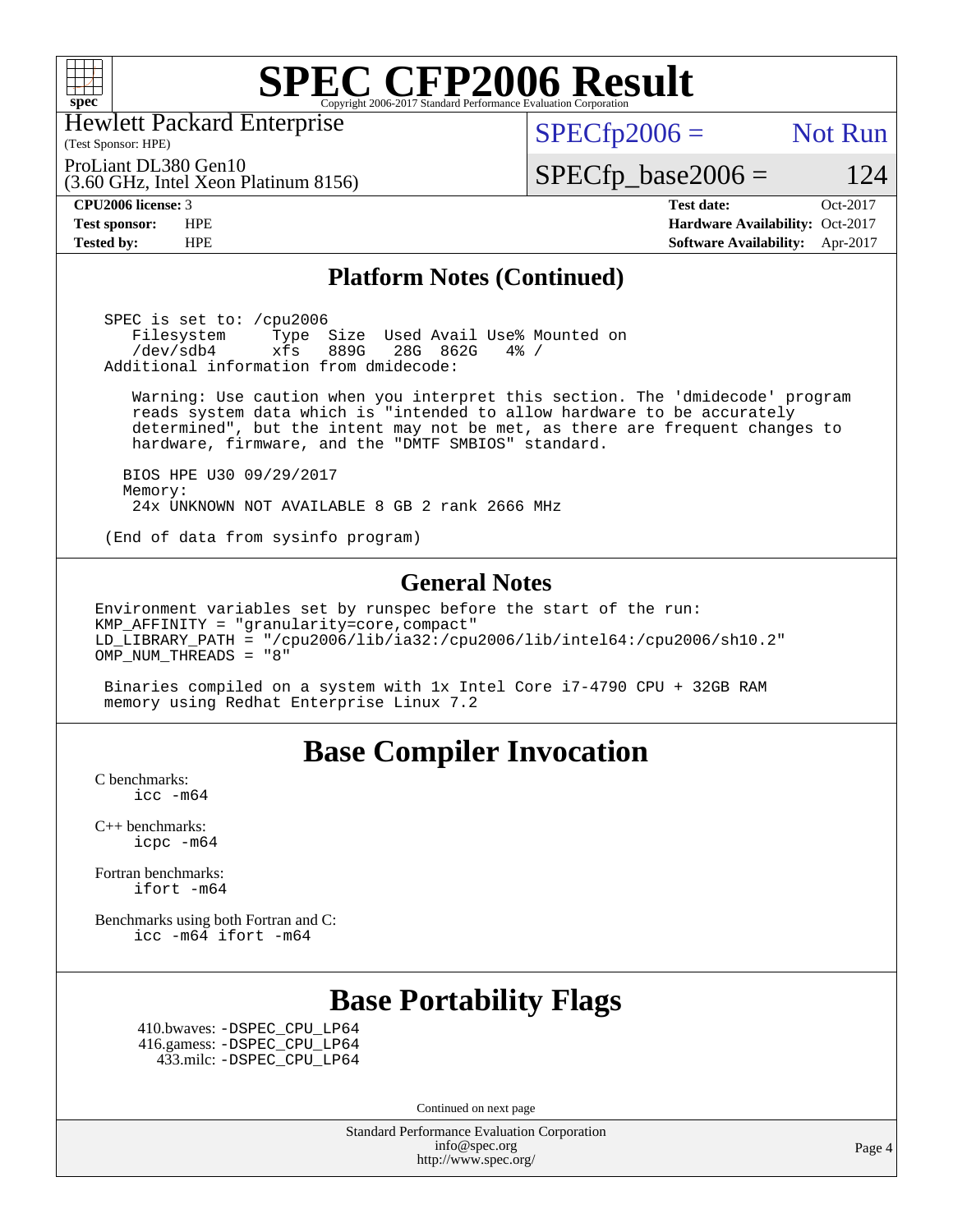

Hewlett Packard Enterprise

(3.60 GHz, Intel Xeon Platinum 8156)

(Test Sponsor: HPE)

ProLiant DL380 Gen10

 $SPECTp2006 =$  Not Run

 $SPECfp\_base2006 = 124$ 

**[CPU2006 license:](http://www.spec.org/auto/cpu2006/Docs/result-fields.html#CPU2006license)** 3 **[Test date:](http://www.spec.org/auto/cpu2006/Docs/result-fields.html#Testdate)** Oct-2017 **[Test sponsor:](http://www.spec.org/auto/cpu2006/Docs/result-fields.html#Testsponsor)** HPE **[Hardware Availability:](http://www.spec.org/auto/cpu2006/Docs/result-fields.html#HardwareAvailability)** Oct-2017 **[Tested by:](http://www.spec.org/auto/cpu2006/Docs/result-fields.html#Testedby)** HPE **[Software Availability:](http://www.spec.org/auto/cpu2006/Docs/result-fields.html#SoftwareAvailability)** Apr-2017

## **[Base Portability Flags \(Continued\)](http://www.spec.org/auto/cpu2006/Docs/result-fields.html#BasePortabilityFlags)**

| 434.zeusmp: -DSPEC_CPU_LP64                 |                                                                |
|---------------------------------------------|----------------------------------------------------------------|
| 435.gromacs: -DSPEC_CPU_LP64 -nofor_main    |                                                                |
| 436.cactusADM: -DSPEC_CPU_LP64 -nofor_main  |                                                                |
| 437.leslie3d: -DSPEC CPU LP64               |                                                                |
| 444.namd: -DSPEC CPU LP64                   |                                                                |
| 447.dealII: -DSPEC CPU LP64                 |                                                                |
| 450.soplex: -DSPEC_CPU_LP64                 |                                                                |
| 453.povray: -DSPEC_CPU_LP64                 |                                                                |
| 454.calculix: - DSPEC CPU LP64 - nofor main |                                                                |
| 459. GemsFDTD: - DSPEC CPU LP64             |                                                                |
| 465.tonto: - DSPEC CPU LP64                 |                                                                |
| 470.1bm: - DSPEC CPU LP64                   |                                                                |
|                                             | 481.wrf: -DSPEC_CPU_LP64 -DSPEC_CPU_CASE_FLAG -DSPEC_CPU_LINUX |
| 482.sphinx3: -DSPEC CPU LP64                |                                                                |
|                                             |                                                                |
|                                             |                                                                |

## **[Base Optimization Flags](http://www.spec.org/auto/cpu2006/Docs/result-fields.html#BaseOptimizationFlags)**

[C benchmarks](http://www.spec.org/auto/cpu2006/Docs/result-fields.html#Cbenchmarks):

[-xCORE-AVX2](http://www.spec.org/cpu2006/results/res2017q4/cpu2006-20171017-50303.flags.html#user_CCbase_f-xCORE-AVX2) [-ipo](http://www.spec.org/cpu2006/results/res2017q4/cpu2006-20171017-50303.flags.html#user_CCbase_f-ipo) [-O3](http://www.spec.org/cpu2006/results/res2017q4/cpu2006-20171017-50303.flags.html#user_CCbase_f-O3) [-no-prec-div](http://www.spec.org/cpu2006/results/res2017q4/cpu2006-20171017-50303.flags.html#user_CCbase_f-no-prec-div) [-parallel](http://www.spec.org/cpu2006/results/res2017q4/cpu2006-20171017-50303.flags.html#user_CCbase_f-parallel) [-qopt-prefetch](http://www.spec.org/cpu2006/results/res2017q4/cpu2006-20171017-50303.flags.html#user_CCbase_f-qopt-prefetch)

[C++ benchmarks:](http://www.spec.org/auto/cpu2006/Docs/result-fields.html#CXXbenchmarks)

[-xCORE-AVX2](http://www.spec.org/cpu2006/results/res2017q4/cpu2006-20171017-50303.flags.html#user_CXXbase_f-xCORE-AVX2) [-ipo](http://www.spec.org/cpu2006/results/res2017q4/cpu2006-20171017-50303.flags.html#user_CXXbase_f-ipo) [-O3](http://www.spec.org/cpu2006/results/res2017q4/cpu2006-20171017-50303.flags.html#user_CXXbase_f-O3) [-no-prec-div](http://www.spec.org/cpu2006/results/res2017q4/cpu2006-20171017-50303.flags.html#user_CXXbase_f-no-prec-div) [-qopt-prefetch](http://www.spec.org/cpu2006/results/res2017q4/cpu2006-20171017-50303.flags.html#user_CXXbase_f-qopt-prefetch)

[Fortran benchmarks](http://www.spec.org/auto/cpu2006/Docs/result-fields.html#Fortranbenchmarks):

[-xCORE-AVX2](http://www.spec.org/cpu2006/results/res2017q4/cpu2006-20171017-50303.flags.html#user_FCbase_f-xCORE-AVX2) [-ipo](http://www.spec.org/cpu2006/results/res2017q4/cpu2006-20171017-50303.flags.html#user_FCbase_f-ipo) [-O3](http://www.spec.org/cpu2006/results/res2017q4/cpu2006-20171017-50303.flags.html#user_FCbase_f-O3) [-no-prec-div](http://www.spec.org/cpu2006/results/res2017q4/cpu2006-20171017-50303.flags.html#user_FCbase_f-no-prec-div) [-parallel](http://www.spec.org/cpu2006/results/res2017q4/cpu2006-20171017-50303.flags.html#user_FCbase_f-parallel) [-qopt-prefetch](http://www.spec.org/cpu2006/results/res2017q4/cpu2006-20171017-50303.flags.html#user_FCbase_f-qopt-prefetch)

[Benchmarks using both Fortran and C](http://www.spec.org/auto/cpu2006/Docs/result-fields.html#BenchmarksusingbothFortranandC): [-xCORE-AVX2](http://www.spec.org/cpu2006/results/res2017q4/cpu2006-20171017-50303.flags.html#user_CC_FCbase_f-xCORE-AVX2) [-ipo](http://www.spec.org/cpu2006/results/res2017q4/cpu2006-20171017-50303.flags.html#user_CC_FCbase_f-ipo) [-O3](http://www.spec.org/cpu2006/results/res2017q4/cpu2006-20171017-50303.flags.html#user_CC_FCbase_f-O3) [-no-prec-div](http://www.spec.org/cpu2006/results/res2017q4/cpu2006-20171017-50303.flags.html#user_CC_FCbase_f-no-prec-div) [-parallel](http://www.spec.org/cpu2006/results/res2017q4/cpu2006-20171017-50303.flags.html#user_CC_FCbase_f-parallel) [-qopt-prefetch](http://www.spec.org/cpu2006/results/res2017q4/cpu2006-20171017-50303.flags.html#user_CC_FCbase_f-qopt-prefetch)

The flags files that were used to format this result can be browsed at <http://www.spec.org/cpu2006/flags/Intel-ic17.0-official-linux64-revF.html> <http://www.spec.org/cpu2006/flags/HPE-Platform-Flags-Intel-V1.2-SKX-revD.html>

You can also download the XML flags sources by saving the following links: <http://www.spec.org/cpu2006/flags/Intel-ic17.0-official-linux64-revF.xml> <http://www.spec.org/cpu2006/flags/HPE-Platform-Flags-Intel-V1.2-SKX-revD.xml>